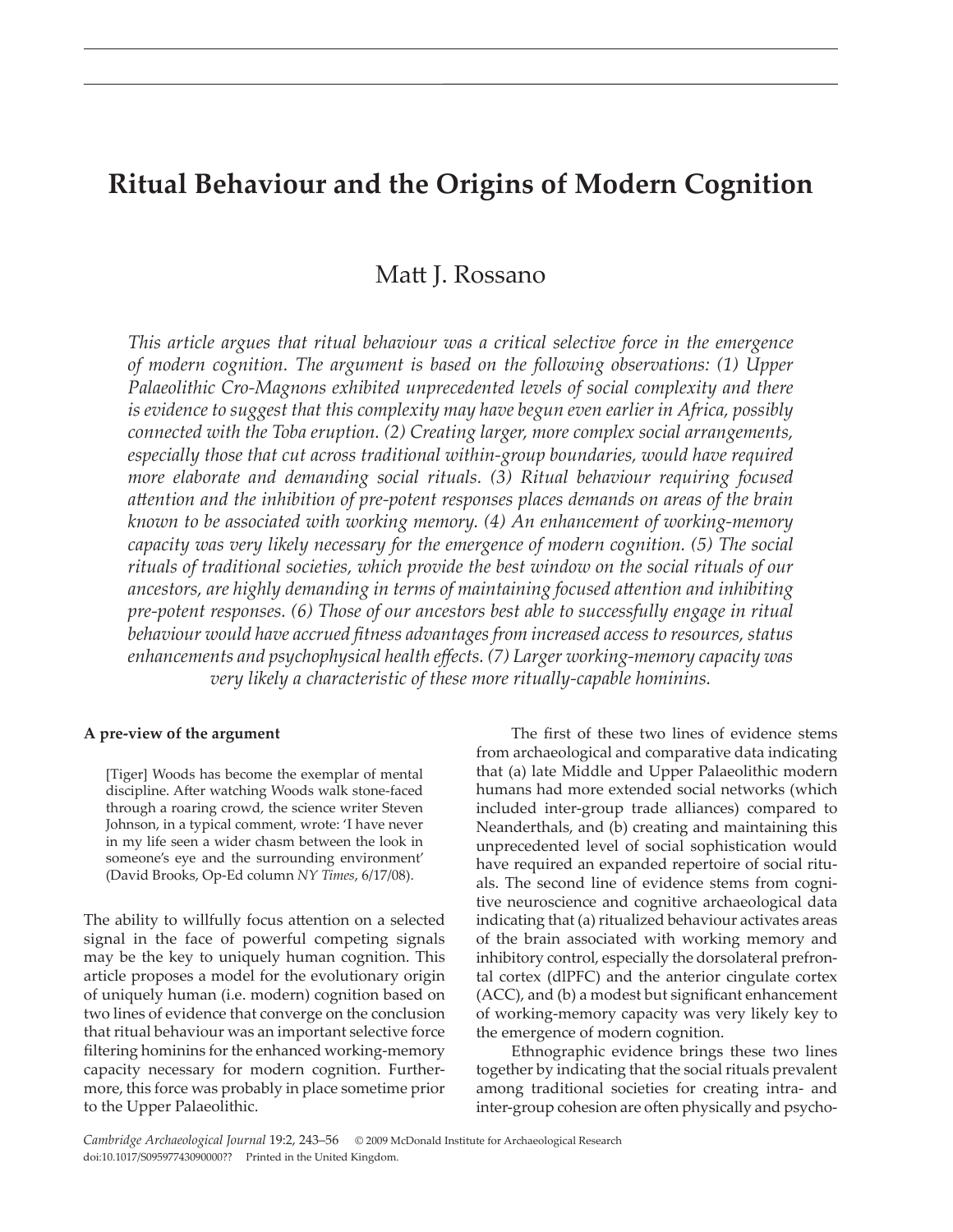logically demanding, placing great stress on workingmemory capacity, focused attention, and the ability to inhibit pre-potent responses. Given that the ritual behaviour of current traditional societies provides the best window onto the social rituals of our ancestors, this leads to the conclusion that ritual competence would have become an important selection pressure in the period sometime after 100,000 years before present (years bp) and this pressure would have selected for hominins with the increased working-memory capacity necessary for modern cognition.

The article will take up each of these points, reviewing evidence relevant to each. The discussion will raise the possibility that ritual selection may have created a Baldwinian selection environment where the ontogenetic pathway of modern humans was altered raising the probability of a genetic mutation affecting working memory capacity.

#### **The greater social sophistication of modern humans**

The Upper Palaeolithic (beginning about 35,000 years bp) record provides evidence of greater social sophistication among European Cro-Magnons compared to the Neanderthals. First, Cro-Magnon campsites are larger, more frequent, more intensely used and occupied and more spatially structured compared to those of Neanderthals (Bar-Yosef 2000; Dickson 1990, 84–92, 180–89; Hoffecker 2002, 129, 136; Stringer & Gamble 1993, 154–8). Second, many of these sites show evidence of seasonal aggregation, larger group size, and other signs of social complexity and stratification (Hayden 2003, 122–31; Mellars 1996; Vanhaeren & d'Errico 2005).

Third, while there is evidence of long-distance inter-group trading networks among Cro-Magnons (Adler *et al.* 2006; Taborin 1993) similar evidence is lacking in Neanderthals (Feblot-Augustins 1999; Stringer & Gamble 1993, 210–11). For example, a recent comparison of Cro-Magnon and Neanderthal hunting strategies in eastern Europe found that while hunting tactics did not substantially differ, Cro-Magnons often enjoyed greater access to resources due to more extensive social networks (Adler *et al.* 2006). Gamble's comparison of the relative 'social landscapes' of Neanderthals and Cro-Magnons reinforces this point by demonstrating that Cro-Magnon raw-material exchanges occurred across significantly longer distances compared to Neanderthals (Gamble 1999, 360–62, 382–3). While isolating social factors apart from technological or ecological ones is always problematic, this body of evidence suggests that whatever advantage Cro-Magnons may have had over

Neanderthals, the social aspect of it was very likely paramount relative to other factors.

The increased social sophistication of anatomically modern humans (AMH) may have had it origins prior to their expansion out of African around 60,000 years bp. Ambrose (2002, 22) argues that a 'troop to tribe' transition was already taking place among African AMH at around 70,000 years bp as a reaction to the ecological stress brought on by the Toba eruption. The non-local nature of the raw materials composing the Howieson's Poort and Mumba tool industries combined with the emergence of shell beads in the archaeological record at this time raises the possibility that an inter-group gift-giving practice similar the hxaro tradition of !Kung San was in place (Ambrose & Lorenz 1990; Henshilwood *et al.* 2004; Vanhaeren *et al.* 2006). While the direct impact of the Toba eruption is unclear (e.g. Petraglia *et al.* 2007), rapid climate changes resulting in resource stress were not uncommon in the late Pleistocene (from about 100,000 years bp on; see Alley 2000, 118–26 or Gamble 1999, 184–92). That these stressors may have impelled increases in social complexity among African AMH does not seem improbable (McBrearty & Brooks 2000).

#### **Ritual behaviour and social life**

In the current context ritual refers to a rule-governed and generally invariantly sequenced pattern of behaviour that is attention-getting and formalized (Bell 1997, 138–69; Rappaport 1999, 24). For example, consider a common ritual used for social bonding among male baboons called 'scrotum-grasping'. Two males wishing to signal friendship will momentarily allow the other to hold his testicles (Smuts & Watanabe 1990; Whitham & Maestripieri 2003). This ritual is especially effective given that grabbing and ripping at the genitals is common when primates fight. Thus, the 'scrotum-grasp' can be understood as a ritualized version of this fighting action. However, the 'scrotum-grasp' is a formalized or more restricted form of the action (i.e. a momentary grasp rather than aggressive 'grabbing and ripping'). The act itself is undoubtedly attentiongetting (it is hard to ignore someone handling your genitals), and it follows a rule-governed, relatively invariant sequence: one baboon strides up to another using a rapid, straight-legged gait. As he approaches, he looks directly at the other baboon making affiliative gestures such as lip-smacking, flattening the ears back and narrowing the eyes. The other responds in like fashion, and then after a quick hug they each present their hind-quarters to the other and allow the other to momentarily fondle their genitals.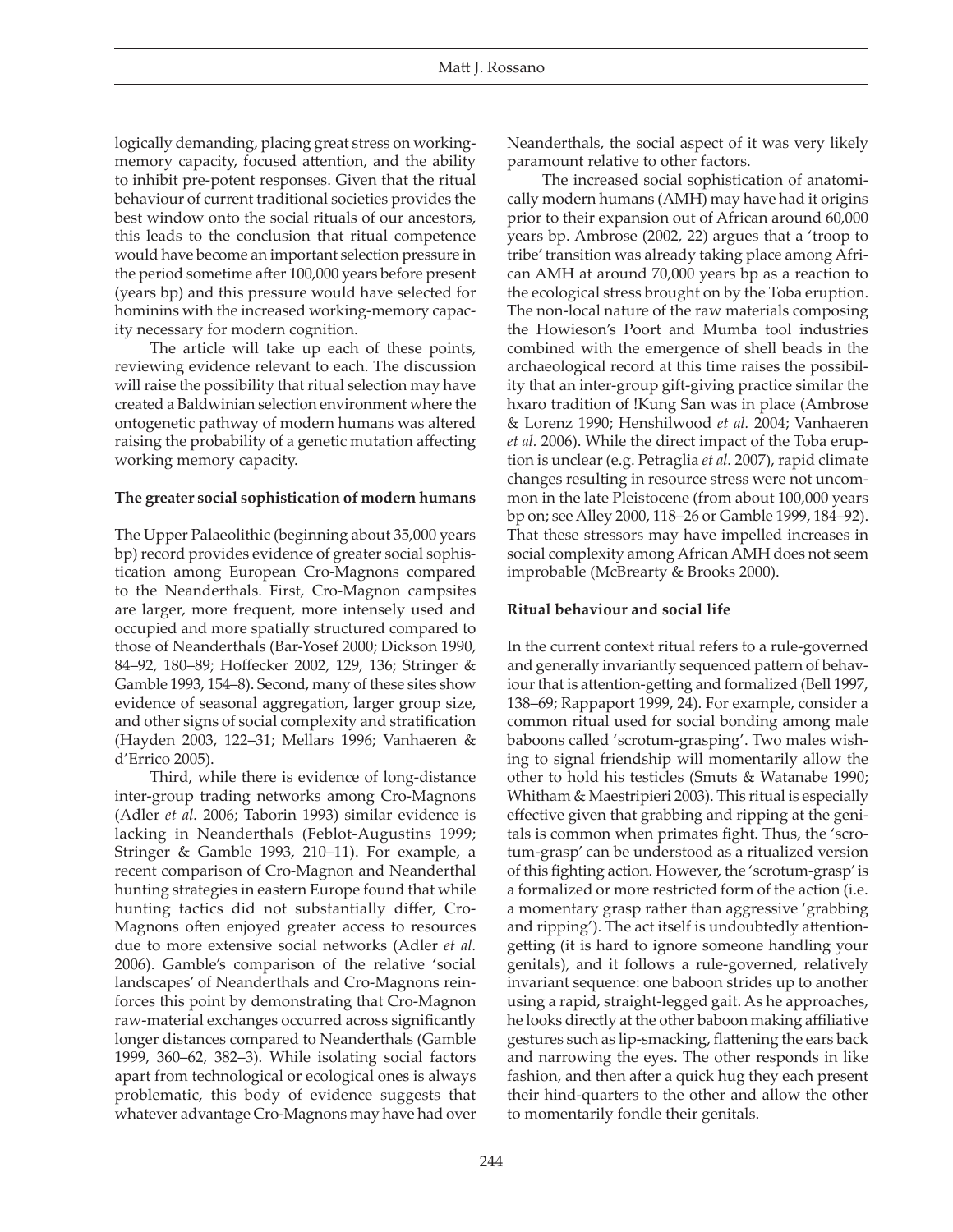Building increasingly complex social arrangements, especially where it involves establishing relationships with wary out-group members, undoubtedly stressed many aspects of late Pleistocene hominin social life. In confronting this challenge, there are good reasons to believe that our ancestors would have turned to ritual behaviour as their primary mechanism of social bonding. First, ritual behaviour is widespread across the animal kingdom, especially where cautious communication is required (de Waal 1990; Guthrie 2005, 68; Silk 2001). For example, among many mammals aggressive males are as much a threat to females as a benefit. How then for a male to get close enough to a female for mating purposes without scaring her off? Among deer, elk and moose, a stereotypic male approach ritual — the low stretch — signals unthreatening intentions (Guthrie 2005, 68). The low stretch involves the male emulating a calf's nursing request behaviour. By approaching in calf-like fashion, the male signals his non-aggressive intent and gets close enough to a female to detect the presence of estrus odours.

Second, social rituals designed to build trust, promote group harmony, and reinforce social relations are common among primates (de Waal & Lanting 1997; Goodall 1986; van Roosmalen & Klein 1988, 515). The aforementioned scrotum-grasp ritual of male baboons falls into this category. Others examples abound: when chimpanzee, bonobo and spider monkey foraging parties reunite, they engage in ritualized acts of welcoming and social re-affirmation including mutual embracing, kissing, group pant-hooting and grooming (de Waal & Lanting 1997; Goodall 1986; van Roosmalen & Klein 1988, 515). Gelada baboons use rhythmic back-and-forth approach vocalizations to signal benign intent during close-quarter feeding sessions. These vocalizations allow two baboons to peacefully feed near one another without threat (Richman 1987). Chimpanzees also have a discrete set of behaviours used to signal the desire for reconciliation (de Waal 1990). If a loser between two combatants wishes to make peace, he will often approach the victor with submissive bows and vocalizations, holding out his hand in a begging gesture. By embracing and kissing the supplicant, the victor signals his acceptance of the loser's peace offering. This reconciliation ritual signals something of a *quid pro quo* on the part of the former combatants: the subordinate acknowledges the dominant's higher status (with bows and vocalizations) and the dominant assures the subordinate that hostilities will cease (with hugs and kisses).

Third, specific rituals appear necessary for certain categories of social interaction. For example,

the scrotum-grasp ritual is typically restricted to older male baboons who often need to form strategic alliances against younger, stronger males in order to secure mating opportunities. It is noteworthy that younger males usually fail to complete this greeting ritual and are less likely to form social alliances than older males (Smuts & Watanabe 1990). Thus, put simply — no scrotum-grasping, no social alliances.

Fourth, the ability to utilize ritual effectively is affected by upbringing and observation. For example, rhesus macaque monkeys generally do not reconcile after conflicts, while stumptail macaques do — using what is called the 'hold-bottom' ritual where one stumptail puts both hands on the other's hips. The higher frequency of post-conflict reconciliation is one factor that produces a generally less combative social world among stumptails compared to rhesus. De Waal & Johanowicz (1993) showed that juvenile rhesus monkeys would gradually adopt the stumptail pattern of frequent post-conflict reconciliation if they were housed for several weeks with stumptails. The rhesus monkeys maintained their stumptail-like levels of reconciliatory behaviour for several months after being transferred to a same species social group. This research provides evidence that socialization can produce individuals who display greater competence in using ritual signals to manage within-group conflict.

The wealth of social rituals present among our primate cousins indicates that our hominin ancestors were pre-adapted for using ritualized behaviour as a means of social bonding and could call upon a rich repertoire of them in their everyday social life. Thus, faced with the challenge of managing larger social groups and communicating carefully and effectively to suspicious out-group members, our ancestors would have naturally turned to a mechanism with a deep history of facilitating social bonding: ritual.

Ritual's effectiveness in building social relationships can be traced to two important functions: (1) ritual focuses attention on a particular behavioural or sensory signal at the exclusion of other competing signals, and (2) ritual inhibits pre-potent defensive responses long enough to allow social emotions and social-bonding mechanisms time to operate. For example, dominate female monkeys use certain vocalizations, grunts and gurneys, when approaching subordinates to signal them of non-threatening intentions, forestalling the subordinate's natural tendency to flee (Silk 2001). A successful approach can lead to another common social ritual among primates: grooming. Grooming causes the release of endogenous brain opiates helping to bring about a mental state conducive to affiliation (Keverne *et al.*1989). In this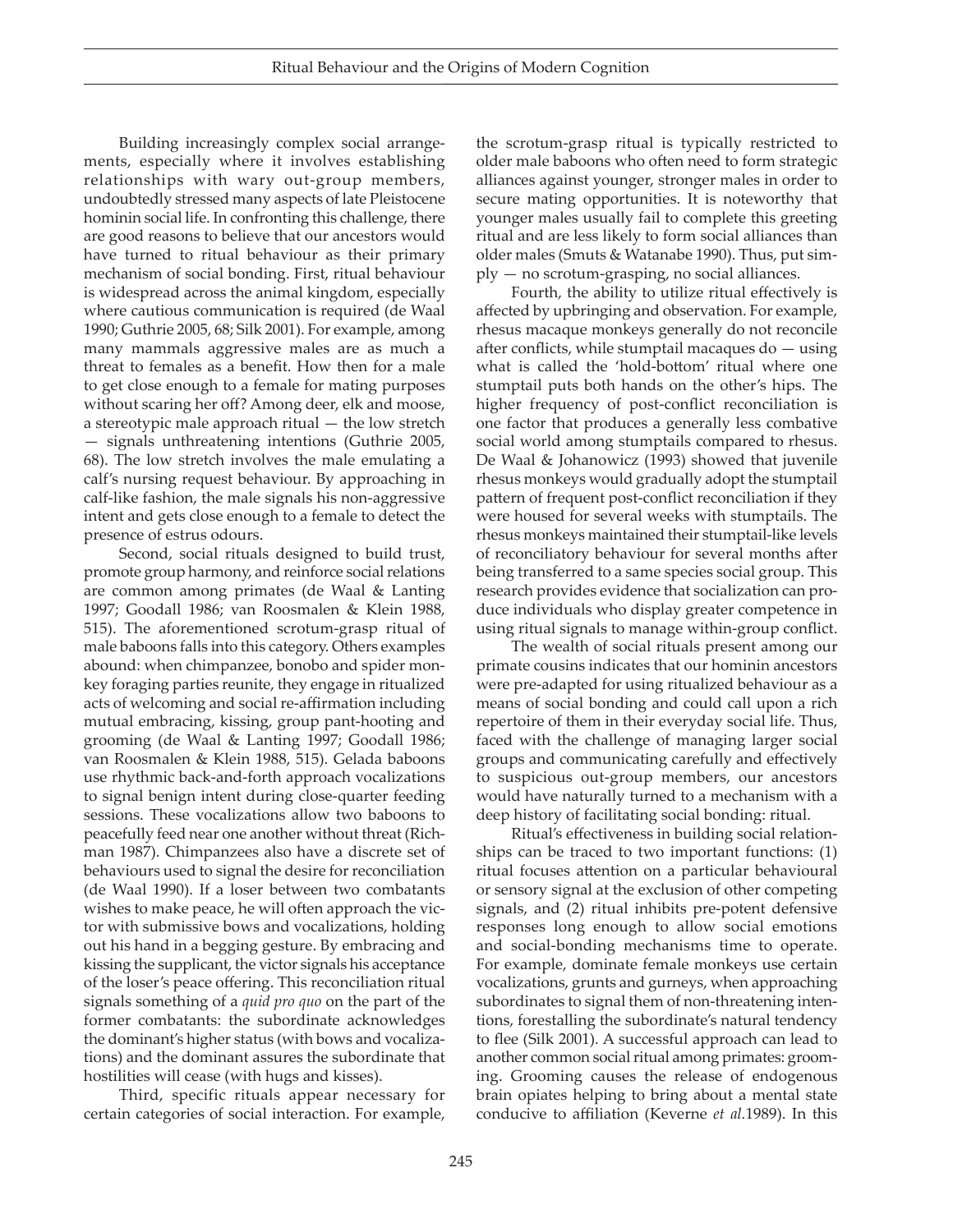sequence then, one can see how successfully executed ritual can focus attention on a relevant signal (the approach grunt), inhibit defensive emotions (fright in the subordinate) and allow time for social-bonding emotions (associated with grooming) to operate.

As social complexity and inter-group interactions increased in the late Pleistocene, ritual took on increasing importance as a mechanism of intra- and inter-group social bonding. Ethnographic evidence (to be reviewed later) strongly suggests that these rituals very likely became increasingly elaborate and demanding, requiring that attention be sustained on the ritual signal despite powerful distractions such as pain, fatigue or impending danger. Furthermore, the ability to inhibit pre-potent defensive responses was very likely stressed to unprecedented levels as rituals increasingly involved extremes of deprivation, danger, and fear.

#### **Ritual, working memory and inhibition**

To my knowledge there are no studies that have directly tested the connection between ritual behaviour and working-memory capacity. However, there are a number of studies consistent with the hypothesis that the demands of ritual behaviour tax workingmemory capacity, especially where it involves the inhibition of pre-potent responses. Numerous studies have linked working memory and attentional control to areas of frontal lobe, especially the dorsolateral prefrontal cortex (dlPFC) and anterior cingulate cortex (ACC: Curtis & d'Esposito 2003; d'Esposito *et al.* 1999; Duncan *et al.* 2000; Gray *et al.* 2003). Studies specifically addressing the issue of inhibitory control have also implicated the dlPFC and ACC along with other structures in the inferior parietal (Hester *et al.* 2004; Kelly *et al.* 2006) and inferior frontal cortices (Brass *et al.* 2005; Derrfuss *et al.* 2004; Kelly *et al.* 2006). All of this supports the contention that the dlPFC and ACC are central to the ability to engage in willful actions, such as when consciously focusing attention or directing controlled behaviours (Ingvar 1994).

A number of recent studies have demonstrated increased activity in the dlPFC and ACC when subjects are actively engaged in the suppression of prepotent responses. For example, Beauregard *et al.* (2001) monitored brain activity while subjects viewed erotic films. Not unexpectedly, they found that the films increased activity in areas of the brain known to be associated with sexual arousal such as the amygdala and hypothalamus. However, subjects who were given specific instructions to inhibit any sexual response were found to have increased activity in dlPFC and

ACC while only baseline levels of activity in the amygdala and hypothalamus. This was interpreted as an example of top-down inhibitory control over a naturally elicited response.

A second example of this can be found in studies looking at brain responses to inter-racial stimuli. Olsson *et al.* (2005) have shown that faces of racial out-group members serve as evolutionarily prepared fear-stimuli in a manner similar to snakes and spiders. Indeed, fMRI studies of both African- and Caucasian-American subjects show automatic activation of the amygdala when other-race faces are shown (Lieberman *et al.* 2005). However, this increase in amygdala activity is attenuated when subjects are given extended time for increased conscious processing of other-race faces and this attenuation is concurrent with increased dlPFC and ACC activity (Cunningham *et al.* 2004; Richeson *et al.* 2003).

Finally, depressed patients have been shown to have increased amygdala activity and decreased prefrontal activity, which has been interpreted to represent an inability to modulate negative emotions associated with unpleasant stimuli (Davidson *et al.*  2003). However, one effect of treatment has been to significantly increase the amount of prefrontal activation in these patients, a result associated with an increased capacity for the inhibitory control of negative emotions. These studies are consistent with a growing neuroscience and neuropsychological literature showing that the dlPFC (especially on the right side) is critical to the ability to filter out competing signals, inhibit immediate emotion-based responses, and exercise conscious self-control (Knoch & Fehr 2007; Sanfey *et al.* 2003; Stuss *et al.* 2002).

What these studies demonstrate is that areas of the brain associated with working memory are important in the inhibitory control of pre-potent responses. Recent work by Kelly, Hester and others (Kelly *et al.* 2006) has further defined the association between workingmemory capacity and inhibitory control. Their work shows that increases in working-memory capacity allow greater resources to be dedicated to inhibitory processes. This improves the efficacy of those processes making it more likely that the subject will successfully maintain attentional focus on current task demands. The effect of practice therefore is to increasingly automatize the controlled aspects of a task, freeing up more cognitive resources for inhibitory control.

Ritual behaviour directly relates to the willful direction of action and the suppression of pre-potent responses. Based on the ethnographic evidence to be reviewed shortly, the social rituals used by our ancestors to create more complex social groups and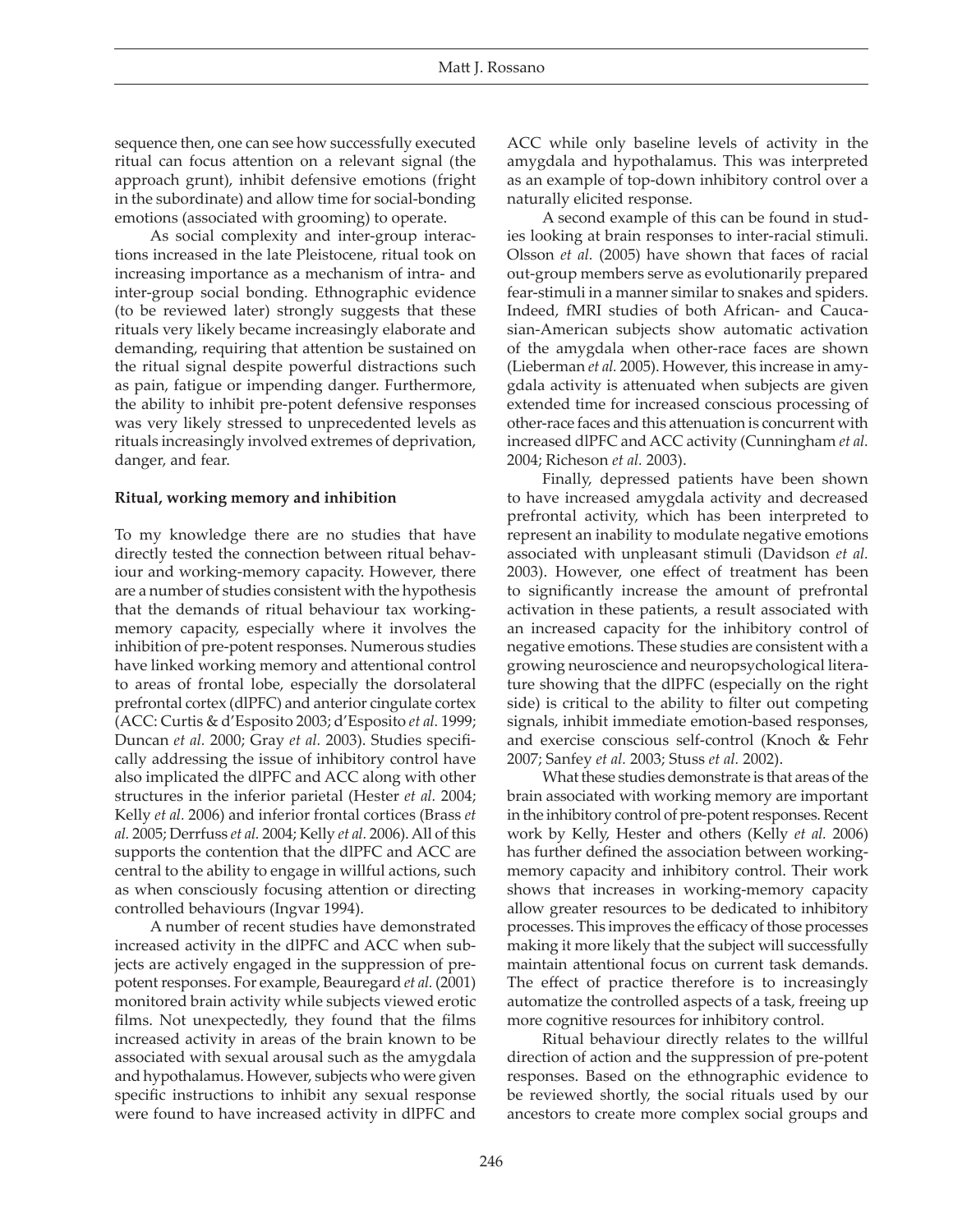to establish inter-group trust and trade would have required considerable self-control, focused attention and inhibition of pre-potent responses. The repetitive elements of ritual behaviour would have also provided opportunities for practice effects, whereby working-memory capacity could have been 'freed up' for greater inhibitory control. Finally, those who were more successful at engaging in ritual behaviour would have achieved fitness advantages in the form of greater access to resources (via reciprocal arrangements), enhanced status and psychophysical health benefits.

# **Modern cognition, enhanced working memory and social complexity**

Working-memory capacity may be the key to modern cognition. In a series of recent articles, Coolidge and Wynn (2001; 2005; Wynn & Coolidge 2003; 2004) have built a compelling case that the emergence of uniquely human cognition resulted from a slight but significant increase in working-memory capacity. This increase made AMH better able to hold information in mind, especially information about behavioural procedures and intended goals, in spite of competing signals or response competition (Kane & Engle 2002). Thus, when confronting cognitive challenges, AMH were better equipped to resist mental sets and other prior habits of thought and behaviour. This ability, Wynn & Coolidge (2004) argue, was essential for exploring novel relationships, engaging in cognitive innovation, and ultimately creating and using symbols.

Similarly, increased working-memory capacity is very likely necessary (though maybe not sufficient) for what Tomasello and colleagues (2005) call shared intentionality. Shared intentionality is the uniquely human capacity for sharing emotional, cognitive and attentional states and coordinating actions relevant to those states. Examples of shared intentionality range from simple coordinated actions such as holding a conversation to more sophisticated collaborative efforts such as performing a symphony or preparing an elaborate meal. Tomasello *et al.* (2005, 680–81) claim that coordinated actions such as these require complex representations in working memory. Participants must hold in mind not only the shared goal being pursued by both (or all) parties, but also the role (or action plan) of each participant. Shared intentionality, they argue, is the foundation upon which all uniquely human cognition arises. Sharing mental states provides the basis for constructing shared meanings (symbolism), creating shared communicative symbols (language) and imputing mental states as causal forces behind behaviour (theory of mind).

Shared intentionality lies at the heart of the human capacity for culture. This fact may prove decisive. A recent analysis found evidence for increasing behavioural and technological complexity and innovation in Neanderthals from 160,000–40,000 years bp (Langley *et al.* 2008). This finding led the authors to argue that cultural differences, more so than cognitive ones, were likely responsible for whatever advantage AMH may have had over Neanderthals. Culture and cognition, however, need not be orthogonal. It may be that a modest cognitive difference — such as a slight but significant enhancement of working memory which allows for a greater capacity for shared intentionality — accounts for a cultural difference. Furthermore, a difference in culture can provide greater support for more complex forms of cognition (Barnes 2000).

It is noteworthy that recent neuroimaging studies of brain activity during both Oldowan and Acheulean tool-making have failed to find activity in those areas associated with working memory such as the dorsolateral prefrontal cortex (Stout & Chaminade 2007; Stout *et al.* 2008). By contrast, social complexity and working-memory capacity have been directly connected in a recent study where it was found that individuals with greater social engagement performed significantly better on tests of cognitive performance including working-memory capacity (Ybarra *et al.*  2008). This reinforces the notion that social factors, more so than technological ones, were likely responsible for the working-memory enhancement that ultimately produced uniquely human cognition.

# **Social rituals among traditional societies**

The evidence presented thus far indicates that the social world of our late Pleistocene ancestors was growing increasingly complex and very likely included unprecedented inter-group trade alliances. The construction and management of this social world would have required more demanding social rituals. This section reviews ethnographic evidence outlining the most likely character of those rituals. Looking across a range of traditional societies, three types of social rituals are common when it comes to enhancing within-group social cohesion and building between-group alliances: rituals of trust-building and reconciliation, rituals of initiation, and shamanistic rituals of community and individual healing. Of course the degree to which these ritual practices can be unalterably projected into our ancestral past is unclear. However, they provide the best starting point for understanding past rituals, and a consistent feature of them is physical and psychological rigour.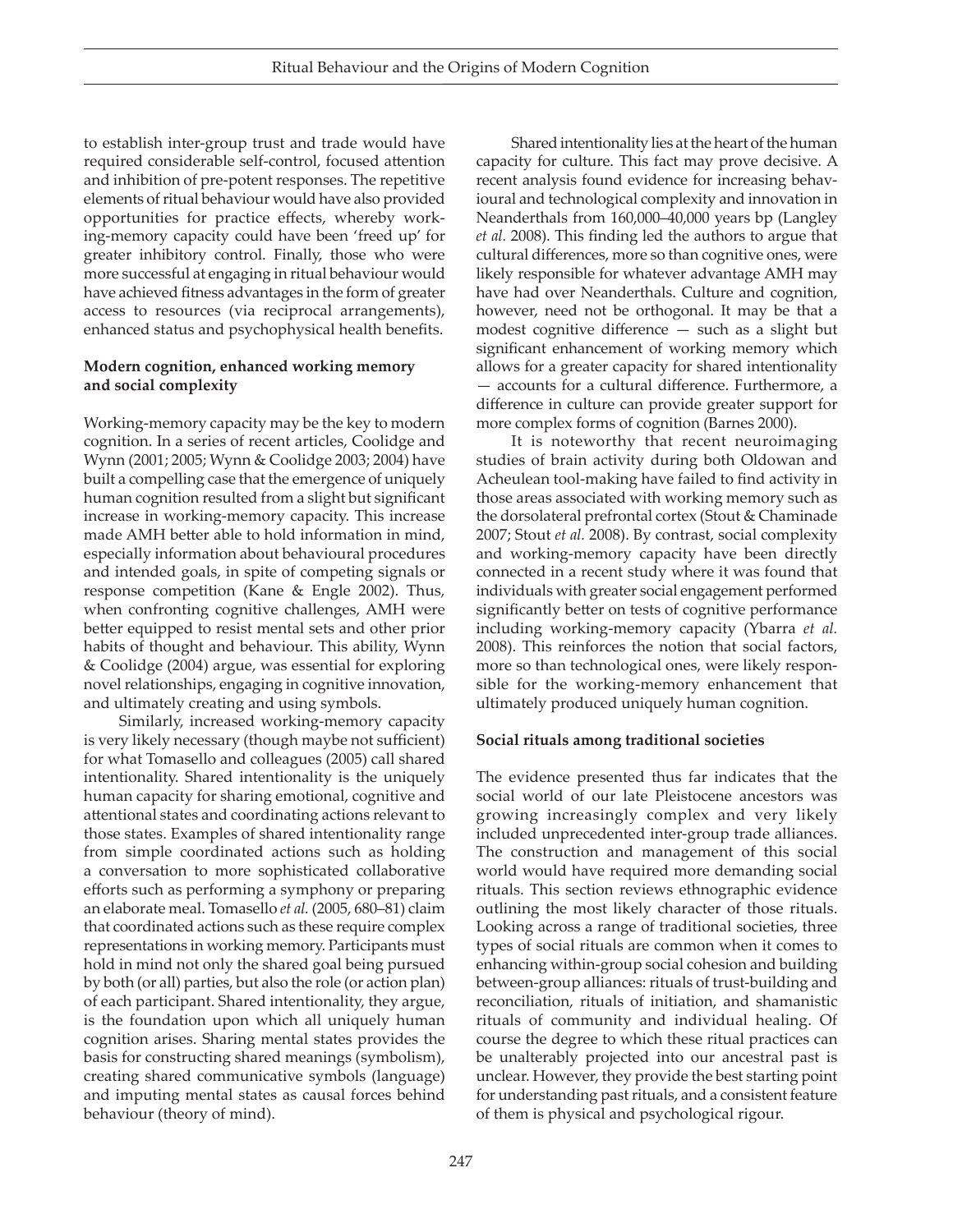#### **Rituals of trust-building and reconciliation**

As inter-group interactions became more frequent, rituals for establishing trust between different groups and for maintaining cohesion within groups very likely rose in salience and important. Examples of these rituals from traditional societies show that they frequently 'ritualize' the expression of the explosive emotions that must be contained if trust and reconciliation are to be achieved. By exhibiting these dangerous emotions in ritual form while controlling their effects, participants signal their willingness and ability to let longer-term group-level interests direct their actions rather than short-sighted, self-interested inclinations.

Disputes among the Ammassalik of Greenland are often addressed using a traditional 'drum match', where the aggrieved parties drum and sing about how the other has injured them. These matches represent a highly stylized extension of the wider practice of singing and drumming for pleasure. Tradition governs nearly every element of the match including the tone, expression, and movement of the participants. This, however, does not eliminate the tension inherent in the ritual (Mirsky 1937). As they face, the singer uses mocking tones to detail the other's personal and familial faults. Even as the confrontation escalates with the singer occasionally butting heads with the listener, the listener remains frustratingly indifferent to the singer's taunts and accusations. When the singer is done, the roles reverse. Matches are rarely settled in one round, but may be continued for months or years.

An even 'edgier' example is the peace-making ritual of the Yanamamo, a traditional people of the Amazonian jungle (Chagnon 1968). The party requesting a truce invites its enemies to a ceremonial feast. As their adversaries arrive, the host warriors recline unarmed in hammocks. With weapons drawn, the 'guests' taunt their hosts with insults and intimidating gestures. But the hosts remain calm and unaffected by the threats. In time, hosts and guests trade places and the threats and insults begin anew. Only when each are satisfied as to the other's peaceful intentions does the feast begin, which includes the exchanging of gifts, the forging of new alliances and the arranging of marriages. Of course, the situation could easily turn back into violent conflict if either side senses treachery or mistakes simulated hostility for the real thing. But as long as the ritual is respected, explosive emotions are constrained and trust emerges.

Finally, among the Maring-speaking people of New Guinea, a traditional pig feast, the kaiko festival, serves as the forum for establishing or reinforcing

martial bonds among warriors of different camps. When the visitors enter the host's grounds they do so aggressively — singing, dancing, and charging onto the feast venue with axes brandished (Rappapport 1999, 79). But the 'attack' is only apparent. An invitation to 'help dance' at kiako is understood to involve a pledge to support the hosts in battle. The aggressive dancing demonstrates the guests' ability and willingness to fight along side their hosts. Though dancing is used to signal solidarity, there is an undeniable competitiveness to it. It is not hard to imagine the festival degenerating into a riotous frenzy where inter-group alliances are spoiled rather than strengthened. But as long as the ritual is allowed to regulate the emotions, the alliance is safe.

Our late Palaeolithic ancestors' rituals of trust building and reconciliation may not have been as elaborate as these. However, even the most mundane ritual of this type requires some level of self-control. A handshake is only modestly removed from a swinging fist. Those of our ancestors unable to inhibit their aggressive or defensive inclinations long enough to allow for ritual-based trust and reconciliation to take hold very likely found themselves social outcasts, separated from the reciprocal benefits of within and between group alliances.

# **Rituals of initiation**

Adolescent rites of passage occur in over 70 per cent of traditional societies studied (Alcorta 2006; Lutkehaus & Roscoe 1995). The severity of these initiations varies and tends to increase where ecological or external threats are greater (Hayden 2003, 104–5; Sosis 2006, 82; Young 1965). Among aboriginal societies in Australia, for example, the most severe initiation rites are found among tribes living in the driest, harshest conditions (Hayden 2003, 104). This is consistent with predictions from costly signalling theory where such rituals serve as indicators of group commitment (Sosis 2006). Greater commitment would be required in more demanding conditions where survival depends on the effort and cooperation of others.

If Ambrose (1998; 2002) is correct regarding the magnitude of the Toba crisis, then this event would have put unprecedented resource and social stress on ancestral groups. Even apart from Toba, rapid climate changes resulting in periods of drought and deprivation would not have been uncommon at this time (Alley 2000, 118–26). Maintaining social stability during these periods and establishing inter-group relations would have undoubtedly led to heightened social tensions. Though neighbouring groups would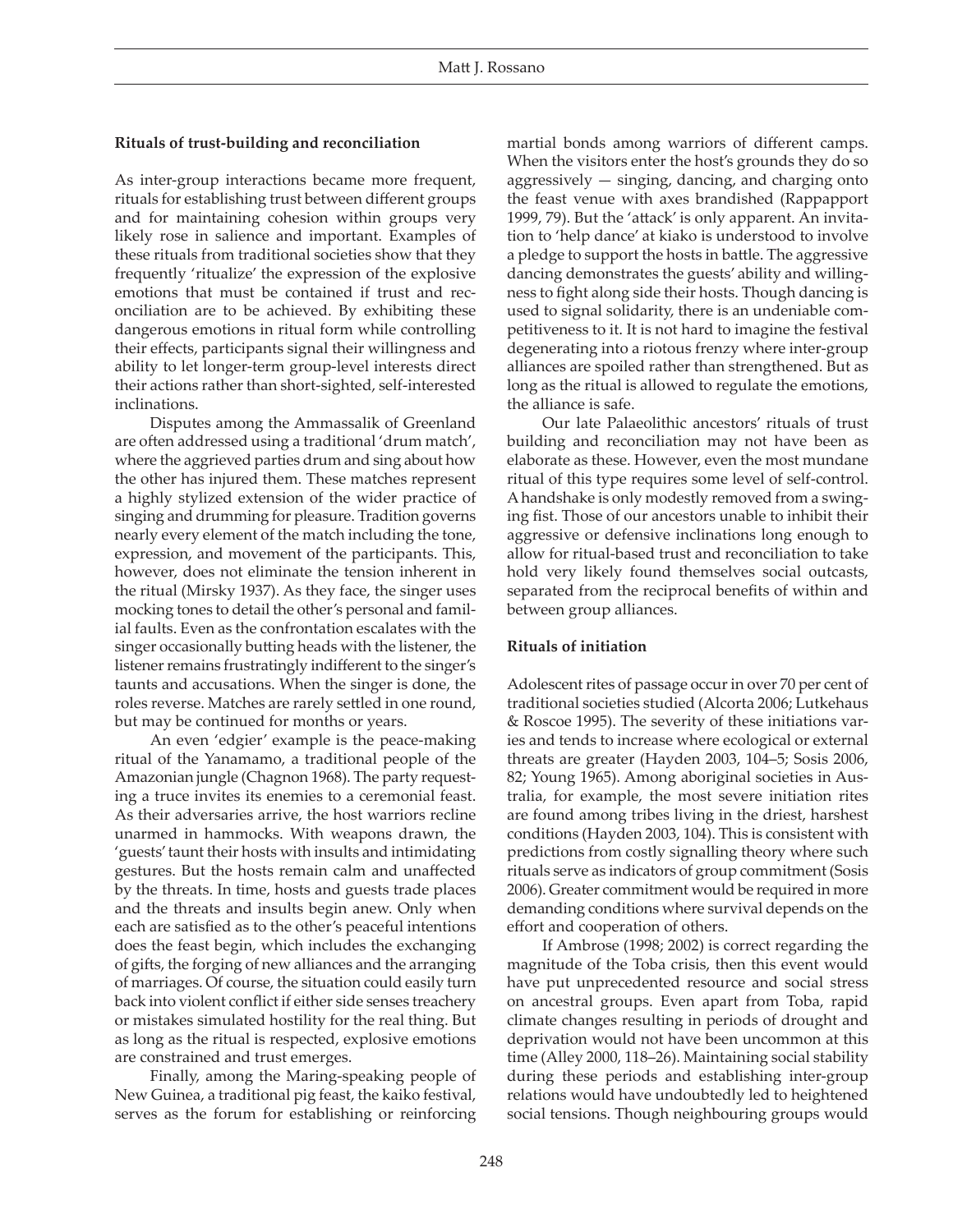have been essential for material trade and information exchange, the xenophobic nature of humans in general and of tight-knit traditional societies in particular, would have made these interactions a constant source of tension and unease. Group interactions almost always entail an elevated degree of group competition. Thus, it is not unreasonable to conclude that initiation ceremonies may have either arisen or intensified in the late Pleistocene as the social world became more complex. There is some archaeological evidence consistent with this speculation.

Hand and footprints of children and adolescents are not uncommon at many Upper Palaeolithic deep cave sites (Clottes 1992), suggesting that they may have been involved in rituals there. Indeed, there is considerable evidence that many deep cave sites were ritual venues (see summary in Hayden 2003, 148–50). Ethnographic evidence confirms that among traditional societies, children and adolescents are commonly involved in initiation ceremonies where isolation, altered states of consciousness, and encounters with sacred spirits occur (Owens & Hayden 1997; Pettitt 1946). 'Vision quest' initiations among native American tribes, where a young person is isolated at a sacred site in order to receive spiritual guidance, is a prototypical example of this. Thus, the hand and footprints found at Upper Palaeolithic deep cave sites could indicate the presence of adolescent initiation rites extending as far back as about 30,000 years bp.

A recent discovery may push the evidence for ritual back even further, tying it chronologically with the Toba eruption. What appears to be a rituallymodified snake-rock was recently found in a cave in the Tsodilo Hills of Botswana (Minkel 2006). Dated to around 70,000 years bp, the six-metre-long rock seems to have been intentionally modified so that in the firelight of the cave the 'head' and exterior surface make a chilling snake-like spectacle. Presumably this would have intensified any ritual experience. It is impossible to know exactly what type of rituals these might have been, but the setting is consistent with ones involving an altered state of consciousness, commonly a part of vision quests.

Adolescent rites of passage can be trying events. Where they are severe they require the young person to endure isolation, deprivation, physical pain, and psychological stress. For example, female initiation ceremonies among many traditional societies in southern Africa involve forced seclusion, bloodletting, genital cutting and rigorous training in ceremonial dances (Knight *et al.* 1995; Power 1998, 122–5). Deprivation, beatings, exhaustive physical exertion, exposure to harsh elements, genital mutilation, ritual scarring, tooth removal and forced dancing and chanting are among the torturous trials included in many male initiation ceremonies among Australian aborigines, native Americans, New Guinea tribes, Pacific Islanders, and many African tribes (Catlin 1867; Glucklich 2001; McCauley 2001; Whitehouse 1996). Possibly the most dramatic of these initiations was the famous Mandan Indian Sun Dance ceremony where new warriors were suspended from the top beam of a large ceremonial enclosure with ropes attached to skewers embedded in their chests (Catlin 1867). They might remain there for hours or days as dancing and chanting went on below them.

With regard to modern cognition, the important point is that the capacity to endure such rituals required a degree of mental control over reflexive responses that only humans have mastered. It is hard to know how severe our Pleistocene ancestors' earliest initiation rituals may have been. But current ethnographic models indicate that to some degree they would have required initiates to inhibit natural pre-potent responses in order to signal their commitment to the tribe. The ability to do this would have been an exercise in conscious mental control over automatic, defensive behaviours. This ability, according to Coolidge & Wynn (2005), is a critical hallmark of the enhanced working-memory capacity necessary for symbolic thinking. Furthermore, those initiates best equipped to pass these tests very likely achieved higher status within the tribe and with it greater reproductive success.

#### **Shamanistic healing rituals**

The ubiquity of shamanistic practices among traditional societies coupled with possible evidence of shamanism in the archaeological record suggest that it is humanity's oldest form of religion (Hayden 2003; Guenther 1999; Lewis-Williams 2002; Townsend 1999; Vitebsky 2000; Winkelman 1990; 2002). Archaeological evidence traces shamanism to at least the Upper Palaeolithic and probably earlier. Some Upper Palaeolithic cave art appears to reflect the experiences and rituals of early shamanism (Dowson & Porr 2001; Hayden 2003; Lewis-Williams 2002; Winkelman 2002). Therianthropic images (human/animal chimera) such as the 'sorcerer' image from Les Trois Frères or the 'bird-man' image at Lascaux, are consistent with the shamanistic theme of 'soul flight', where in the midst of trance, the shaman's soul leaves his/her body and unites with that of a spiritually powerful animal (Dickson 1990; Townsend 1999; Vitebsky 2000). Furthermore, the acoustic properties of many deep cave sites,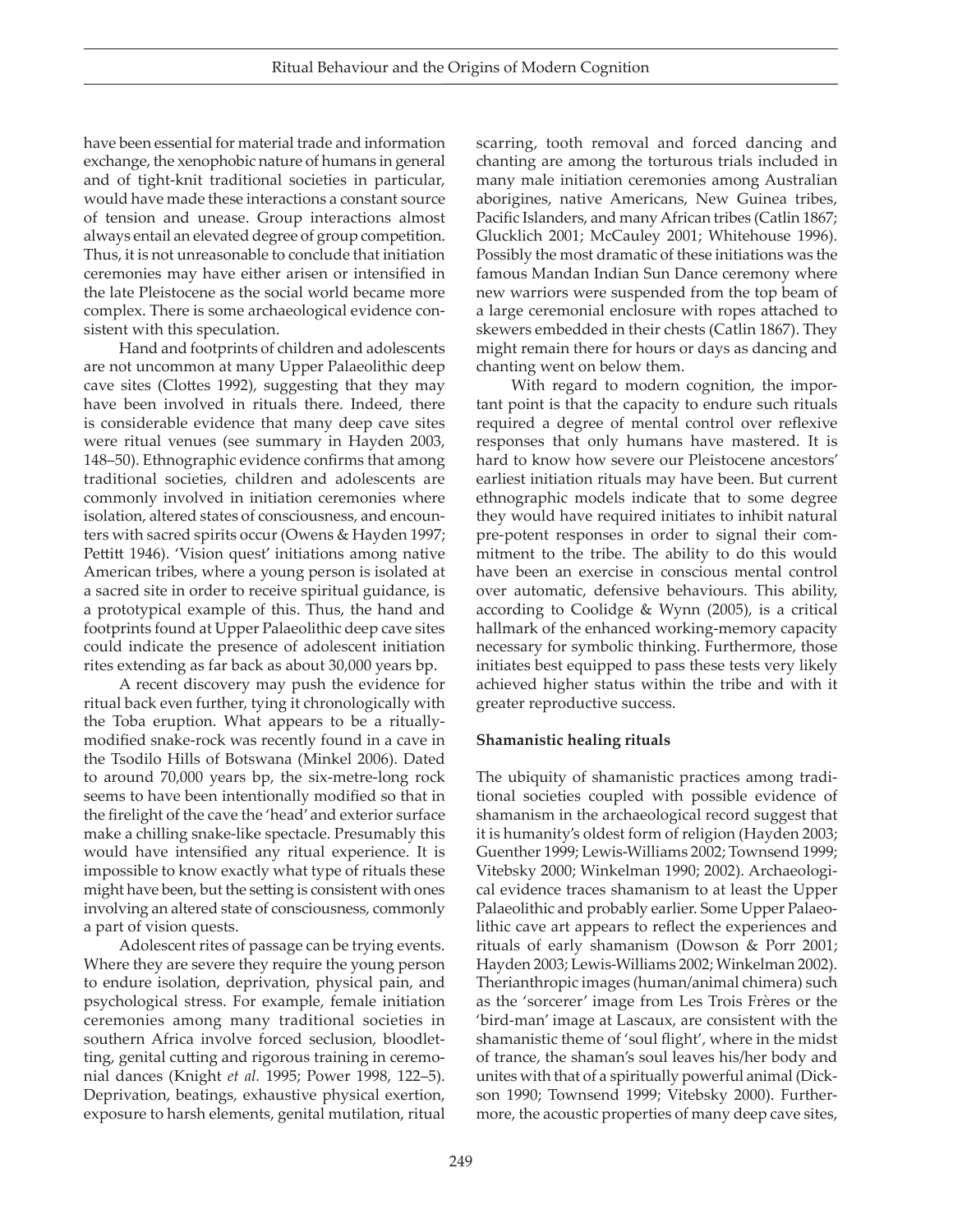the lack of evidence for routine use, and the symbolic imagery often present there, all support the notion that these sites were used for consciousness-altering rituals (see review in Hayden 2003, 143–5, 148–51).

Two recent finds push the origins of shamanism to before the Upper Palaeolithic. A 35,000 years bp image of what appears to be a person in the antlered headgear of a shaman was recently uncovered in the Fumane cave of northern Italy (Balter 2000). The aforementioned 70,000-year-old Tsodilo Hills snake rock may also indicate the presence of shamanistic rituals involving altered states of consciousness (Minkel 2006).

The shaman is a community's spiritual emissary who, through the use of ritually-induced trance, communes and communicates with supernatural powers in order to cure illness, manipulate natural forces and reduce suffering and social strife. Shamanistic rituals typically involve sensory deprivation, the ingestion of psychoactive substances, rhythmic drumming, dancing and chanting often by hypnotic firelight, all designed to produce altered states of consciousness. As the spirit world's messenger, the shaman plays a critical role in binding supernatural authority to social norms, thereby strengthening community and discouraging deviance.

Along with its role in strengthening social cohesion, McClenon (2002) argues that in our evolutionary past, shamanism would have been our ancestor's primary means of healing. Indeed, considerable research shows that ritual healing practices involving altered states of consciousness can be effective for maladies where a significant psychological factor is present such as: chronic pain, burns, bleeding, headaches, skin disorders, gastrointestinal disorders, debilitating emotional states and the discomforts and complications of childbirth (Katz 1982, 49–55; for review see McClenon 2002, 46–67 or Newberg & Lee 2006, 50–51). Recent research has shown that meditative practices affect levels of beta endorphins, serotonin and melatonin, all of which are implicated in immune system function, pain reduction and subjective well-being (Newberg 2006).

The Kalahari !Kung conduct 'healing dances' about every two weeks, where shaman healers dance about frenetically, laying hands on and transmitting healing power to all present. These dances are considered essential to the health and vitality of the !Kung, both individually and as a community (Katz 1982). It is not hard to imagine our late Pleistocene ancestors engaging in similar rituals around a blazing campfire. At times these rituals may only have involved group chanting, dancing or hypnotic silence before the flames (the benefits of which should not be casually dismissed). At other times they may have involved intensely dramatic shamanistic ceremonies where soul flight, supernatural encounters, and 'miraculous' healings took place. Shamanistic healing rituals such as those of the !Kung always involve techniques designed to bring about a health-enhancing altered state of consciousness. In our ancestral past those most able to achieve this state would have had a selective advantage over others by virtue of its positive physical and psychological effects.

The connection between shamanistic rituals and modern cognition lies in the fact that techniques for altering consciousness are known to activate those areas of the brain associated with working memory and focused attention. Recent neuroimaging and EEG studies examining a wide range of meditative practices show consistent activation in the dorsolateral prefrontal cortex and anterior cingulate cortex — both regions critical to working memory and attention (Lazar *et al.* 2000; 2005; Lou *et al.* 1999; Lutz *et al.* 2004; Newberg *et al.* 2001; Wallace *et al.* 1971). Furthermore, studies have shown that meditative practices can produce long-term changes in both brain structure and attentional capacities, and that they increase levels of arginine vasopressin (AVP) which has important functions in learning and memory (Carter *et al.* 2005; Lazar *et al.* 2005; Newberg 2006; Slagter, *et al.* 2007). The shamanistic practices of our ancestors may not have been as formal or rigorous as current meditative techniques; however, even relatively mundane tasks requiring focused attention (such as determining if a current visual stimulus matches a previously presented one) are known to activate areas of the prefrontal cortex involved in working memory (Smith & Jonides 1994).

#### **The proposed model**

The model being proposed can be encapsulated in a single sentence: sometime between roughly 100,000 and 40,000 years bp ritual behaviour became an important selective force among our hominin ancestors and this force selected for hominins with expanded working memory capacity. The model is built upon the following observations:

- 1. Upper Palaeolithic Cro-Magnons exhibited unprecedented levels of social complexity and there is evidence to suggest that this complexity began much earlier in Africa in response to ecological stress possibly associated with the Toba eruption.
- 2. Creating larger, more complex social arrangements, especially those that cut across traditional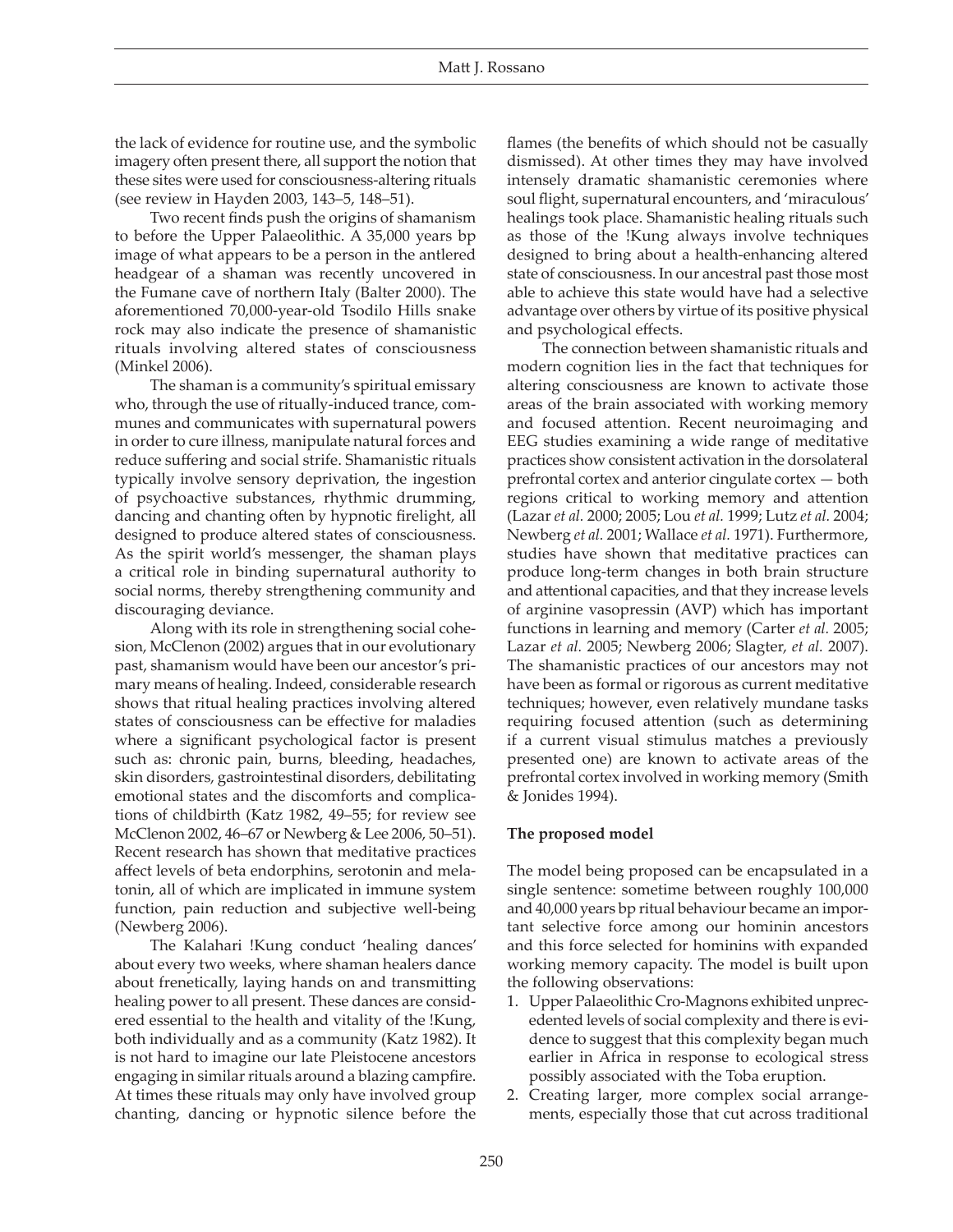within-group boundaries would have required more elaborate and demanding social rituals.

- 3. Ritual behaviour that requires focused attention and the inhibition of pre-potent responses places demands on areas of the brain known to be associated with working memory.
- 4. An enhancement of working-memory capacity was very likely necessary for the emergence of modern cognition.
- 5. The social rituals of traditional societies, which provide the best window on the social rituals of our ancestors, are highly demanding in terms of maintaining focused attention and inhibiting prepotent responses.
- 6. Those of our ancestors best able successfully engage in ritual behaviour would have accrued fitness advantages from increased access to resources, status enhancements and psychophysical health effects.
- 7. Larger working-memory capacity was very likely a characteristic of these more ritually capable hominins.

Along with the evidence just reviewed, there is an additional reason why ritual should be considered an important piece in the cognitive evolutionary puzzle. Ritual plays a critical role in ontogeny. All of the elements of ritual (attention-grabbing, formalization, rule-governance, invariant sequencing) are present in the social exchanges between mothers and their infants (Bruner 1975; Trevarthen 1979; Tronick *et al.*  1979). These social exchanges, including such things as protoconversations and 'social games' (e.g. peeka-boo), have proven to be crucial to an infant's social and cognitive development (Greenspan & Shanker 2004; Hobson 2002; Tomasello *et al.* 2005).

This raises the very intriguing possibility that as adult social rituals became increasingly demanding, this translated into mothers who were better able to sustain ever-more extended and complex ritualized social exchanges with their infants, enhancing their social/cognitive development. Put another way, adult ritual behaviour may have altered child-rearing practices producing more intelligent children. If so, then this would have created a Baldwinian selection environment raising the likelihood that a genetic mutation enhancing working-memory capacity would emerge (Jablonka & Lamb 2005; Kirshner & Gerhart 2005).

# **Testing the model**

There are implications of the model that open it up to testing. For example, the model clearly views modern cognition as resulting from a selection pressure unique to AMH — that is, unprecedentedly demanding social rituals. This claim is falsifiable. Suppose, for example, that evidence of inter-group trade networks comparable to those of Cro-Magnons is found among Neanderthals. Two possibilities arise from this finding: (1) Neanderthals engaged in complex social rituals without achieving modern cognition, or (2) Neanderthals created inter-group trade networks without complex social rituals. Either of these implications is damaging and potentially falsifying to the current model. A corollary to this would be that among traditional societies, where more extensive inter-group relations are noted, more sophisticated and demanding social rituals would also be present.

A second implication of the model is that ritualized behaviour serves as an effective mechanism for freeing up working-memory capacity, which can then be allocated for greater inhibitory control. If so, one would predict that ritual improves performance under conditions of high-stress. There is already evidence supporting this prediction in at least two areas: athletic performance and academic performance for children diagnosed with ADHD. In athletic performance, a number of studies have demonstrated that ritual behaviour, in the form of pre-performance routine, leads to better performance in a number of different sports (Czech *et al.* 2004; Gayton *et al.* 1989; Lobmeyer & Wasserman 1986; Lonsdale & Tam 2007; Southard & Amos 1996). For example, basketball players who maintain their established pre-free-throw routines have been found to be significantly more accurate on subsequent free-throws compared to those who deviate from their routines (Lonsdale & Tam 2007). This difference has been attributed to the fact that pre-performance routines serve to eliminate distractions, reduce anxiety and build confidence by focusing attention on a series of well-rehearsed, productive cues and away from performance-disrupting thoughts (Boutcher & Crews 1987; Lidor & Singer 2000; Weinberg & Gould 2003).

Brain-imaging studies comparing novice sports players to experts have revealed significant differences in the brain areas activated during pre-performance routines (Kim *et al.* 2008; Milton *et al.* 2007). Specifically, areas associated with emotions such as the posterior cingulate and the amygdala were significantly more active in novices, whereas the anterior cingulate along with areas in the temporal and parietal lobes were more active in experts. The authors of these studies argue that these patterns indicate that the experts possess a superior ability to maintain attentional focus (as indicated by increased ACC activity) while inhibiting detrimental emotional responses (as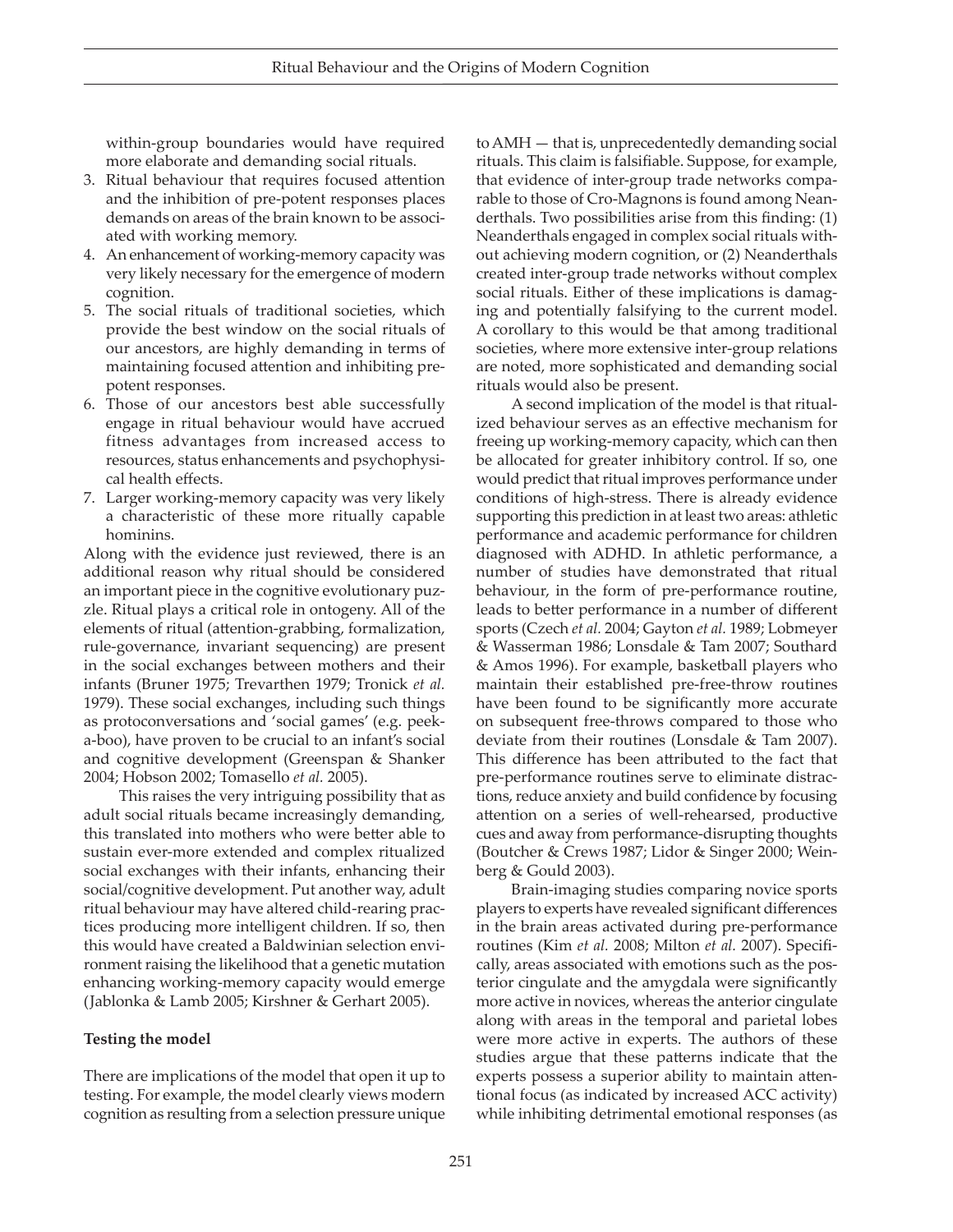indicated by significantly reduced response in the posterior cingulate and amygdala). Although not measured in the brain-imaging studies, a reasonable assumption would be that part of the experts' success is due to their ability to more effectively execute their pre-performance rituals compared novices.

Children with attention deficit/hyperactivity disorder (ADHD) represent another population where attentional focus is a serious challenge. A recent assessment has demonstrated that deficits in executive functions connected to working memory (e.g. directing goal-relevant behaviours, task monitoring, inhibiting task irrelevant activities) represent a significant component of this disorder (Biederman *et al.* 2004). Structured environments and behavioural routines are commonly employed to help improve learning and academic performance among ADHD children (Trout *et al.* 2007). However, with ADHD children the challenge is not just in establishing a behavioural routine but in keeping children aware of the routine and their progress through it. Training in self-monitoring has proven effective in keeping ADHD children on task and in improving academic performance (Harris *et al.* 2005; Shimabukuro *et al.* 1999).

For example, Harris and colleagues (2005) had ADHD children engage in a six-step study sequence for learning spelling words that involved (1) looking at the word, (2) closing one's eyes and spelling the word out loud, (3) studying the word again, (4) covering the word, (5) writing the word three times, and finally (6) checking the written words for correct spelling. ADHD children heard intermittent tones while studying that cued them to record on a tally sheet whether or not they were engaged in the study routine. Results showed that the self-monitoring procedure increased both on-task behaviour and spelling accuracy. This study demonstrates that by increasing a child's awareness of a routine behaviour, the ability to stay on that routine increases and their task outcome improves.

These lines of research reinforce the connection between ritual and working memory — a connection that was very likely exploited by our ancestors as their social world became increasingly complicated.

> *Matt J. Rossano Department of Psychology Box 10831 Southeastern Louisiana University Hammond, LA 70402 USA Email: mrossano@selu.edu*

#### **Acknowledgements**

This article benefited from numerous conversations with fellow participants at the Wenner-Gren conference on working memory and modern cognition held in Cascais, Portugal, March 2008. Discussions with Tom Wynn, Fred Coolidge, Lyn Wadley, Stanley Ambrose and Randy Engle were particularly enlightening.

#### **References**

- Adler, D.S., G. Bar-Oz, A. Belfer-Cohen & O. Bar-Yosef, 2006. Ahead of the game: Middle and Upper Paleolithic hunting behaviours in the Southern Caucasus. *Current Anthropology* 47*,* 89–118.
- Alcorta, C.S., 2006. Religion and the life course: is adolescence an 'experience expectant' period for religious transmission?, in *Where God and Science Meet,* vol. 2*,* ed. P. McNamara. Bridgeport (CT): Praeger Publishing, 55–79.
- Alley, R.B., 2000. *The Two-Mile Time Machine: Ice Cores, Abrupt Climate Change and Our Future.* Princeton (NJ): Princeton University Press.
- Ambrose, S.H., 1998. Late Pleistocene population bottlenecks, volcanic winter, and the differentiation of modern humans. *Journal of Human Evolution* 34*,*  623–51.
- Ambrose, S.H., 2002. Small things remembered: origins of early microlithic industries in sub-Saharan Africa, in *Thinking Small: Global Perspectives on Microlithic Technologies*, eds. R. Elston & S. Kuhn. (Archaeological Papers 12.) Washington (DC): American Anthropological Association, 9–29.
- Ambrose, S.H. & C.G. Lorenz, 1990. Social and ecological models for the Middle Stone Age in southern Africa, in *The Emergence of Modern Humans,* ed. P. Mellars. Edinburgh: University of Edinburgh Press, 3–33.
- Balter, M., 2000. Paintings in Italian cave may be oldest yet. *Science* 290*,* 419–21.
- Barnes, M.H., 2000. *Stages of Thought.* New York (NY): Oxford University Press.
- Bar-Yosef, O., 2000. A Mediterranean perspective on the Middle/Upper Palaeolithic Revolution, in *Neanderthals on the Edge,* eds. C.B. Stringer, R.N.E. Barton & J.C. Finlayson. Oxford: Oxbow Books, 9–18.
- Beauregard, M., J. Levesque & P. Bourgouin, 2001. Neurocorrelates of conscious self-regulation of emotion. *Journal of Neuroscience* 21 (Rapid Communication 165)*,* 1–6.
- Bell, C., 1997. *Ritual: Perspectives and Dimensions.* Oxford: Oxford University Press.
- Biederman, J., M.C. Monuteaux, A.E. Doyle *et al.*, 2004. Impact of executive function deficits and attentiondeficit hyperactivity disorder on academic outcomes in children. *Journal of Consulting and Clinical Psychology 72*, 757–66.
- Boutcher, S.H. & D.J. Crews, 1987. The effect of preshot attentional routine on a well-learned skill. *International Journal of Sport Psychology* 18*,* 30–39.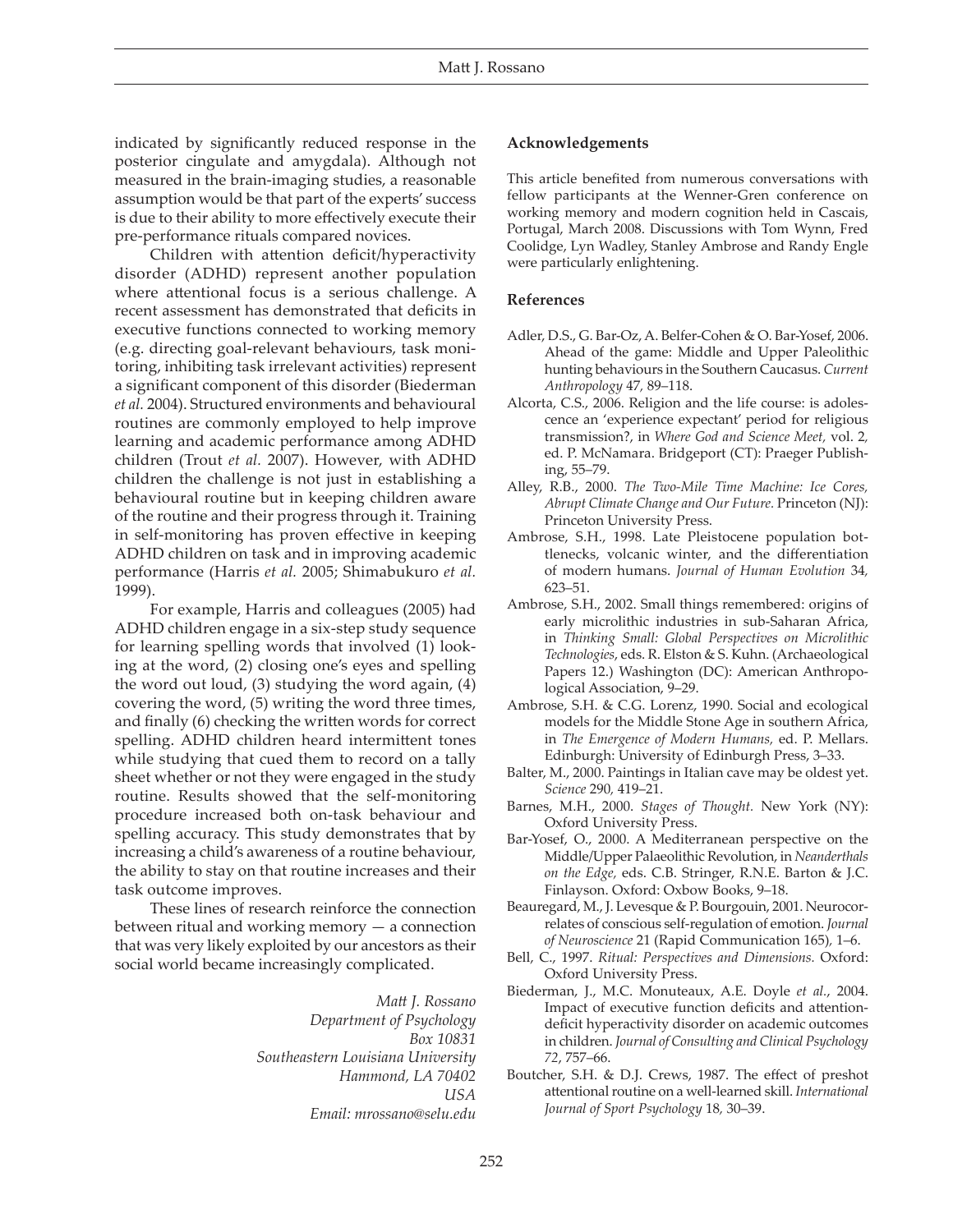- Brass, M., J. Derfuss, B. Forstmann & D.Y. von Cramon, 2005. The role of the inferior frontal junction in cognitive control. *Trends in Cognitive Science* 9*,* 314–16.
- Bruner, J.S., 1975. The ontogenesis of speech acts. *Journal of Child Language* 2, 1–19.
- Butzer, K.W., 1982. Geomorphology and sediment stratigraphy, in *The Middle Stone Age at Klasies River Mouth, South Africa,* eds. R. Singer & J. Wymer. Chicago (IL): University of Chicago Press, 33–42.
- Carter, O.L., D.E. Presti, C. Callistemon, Y. Ungerer, G.B. Lui, & J.D. Pettigrew, 2005. Meditation alters perceptual rivalry in Buddhist monks. *Current Biology* 15, R412.
- Catlin, G., 1867. *O-kee-pa: a Religious Ceremony and Other Customs of the Mandans*. London: Trubner.
- Chagnon, N., 1968. *Yanamamo: the Fierce People.* New York (NY): Holt, Rinehart, Winston.
- Clottes, J., 1992. L'archaeologie des grottes ornees. *La Recherche* 239, 52–61.
- Coolidge, F.L. & T. Wynn, 2001. Executive functions of the frontal lobes and the evolutionary ascendancy of *Homo sapiens*. *Cambridge Archaeological Journal* 11(2), 255–60.
- Coolidge, F.L. & T. Wynn, 2005. Working memory, its executive functions, and the emergence of modern thinking. *Cambridge Archaeological Journal* 15(1), 5–26.
- Czech, D.R., A.J. Ploszay & K.L. Burke, 2004. An examination of the maintenance of preshot routines in basketball free throw shooting. *Journal of Sport Behavior* 27, 323–9.
- Cunningham, W.A., M.K. Johnson, C.L. Raye, J.C. Gatenby, J.C. Gore & M. Banaji, 2004. Seperable neural components in the processing of Black and White faces. *Psychological Science* 15*,* 806–13.
- Davidson, R.J., W. Irwin, M.J. Anderle & N.H. Kalin, 2003. The neural substrates of affective processing in depressed patients treated with Venlafaxine. *American Journal of Psychiatry* 160*,* 64–75.
- Derrfuss, J., M. Brass & D.Y. von Cramon, 2004. Cognitive control in the posterior frontolateral cortex: evidence from common activations in task coordination, interference control, and working memory. *NeuroImage*  23*,* 604–12.
- Dickson, B.D., 1990. *The Dawn of Belief*. Tucson (AZ): University of Arizona Press.
- Dowson, T. & M. Porr, 2001. Special objects special creatures: shamanic imagery and Aurignacian art, in *The Archaeology of Shamanism,* ed. N. Price. London: Routledge, 165–77.
- Duncan, J., R.J. Seitz, J. Kolodny *et al.*, 2000. A neural basis for general intelligence. *Science* 289, 457–60.
- d'Esposito, G., B.S. Kirkby, J.D. van Horn, T.M. Ellmore & K.F. Berman, 1999. Context-dependent, neural systemspecific neurophysiological concomitants of ageing: Mapping PET correlates during cognitive activation. *Brain 122,* 963–79.
- Feblot-Augustins, J., 1999. Raw material transport patterns and settlement systems in the European Lower and Middle Paleolithic: continuity, change, and variability, in *The Middle Paleolithic Occupation of Europe,* eds. W.

Roebroeks & C. Gamble. Leiden: University of Leiden Press, 193–214.

- Gayton, W.F., K.L. Cielinski, W.J. Francis-Keniston & J.F. Hearns, 1989. Effects of preshot routine on free throw shooting. *Perceptual and Motor Skills* 68*,* 317–18.
- Glucklich, A., 2001. *Sacred Pain*. New York (NY): Oxford University Press.
- Goodall, J., 1986. *The Chimpanzees of Gombe.* Cambridge (MA): Harvard University Press.
- Gray, J.R., C.F. Chabris & T.S. Braver, 2003. Neural mechanisms of general fluid intelligence. *Nature Neuroscience*  6, 316–22.
- Greenspan, S.I. & S.G. Shanker, 2004. *The First Idea: How Symbols, Language, and Intelligence Evolved from Our Primate Ancestors to Modern Humans*. Cambridge (MA): DaCapo Press
- Guenther, M., 1999. From totemism to shamanism: huntergatherer contributions to world mythology and spirituality, in *The Cambridge Encyclopedia of Hunters and Gatherers,* eds. R.B. Lee & R. Daly. Cambridge: Cambridge University Press, 426–33.
- Guthrie, R.D., 2005. *The Nature of Paleolithic Art.* Chicago (IL): University of Chicago Press.
- Harris, K.R., B. Danoff-Friedlander, B. Saddler, R. Frizzelle & S. Graham, 2005. Self-monitoring of attention versus self-monitoring of academic performance: effects among students with ADHD in the general education classroom. *Journal of Special Education* 39*,* 145–56.
- Hayden, B., 2003. *Shamans, Sorcerers and Saints: a Prehistory of Religion.* Washington (DC): Smithsonian Institution Books.
- Henshilwood, C.S. & C.W. Marean, 2003. The origin of modern human behaviour: a critique of the models and their test implications. *Current Anthropology* 44*,*  627–51.
- Henshilwood, C., F. d'Errico, M. Vanhaeren, K. van Niekerk & Z. Jacobs, 2004. Middle Stone Age shell beads from South Africa. *Nature* 304, 404.
- Hester, R., K. Murphy & H. Garavan, 2004. Beyond common resources: the cortical basis for resolving task interference. *NeuroImage* 23*,* 202–12.
- Hobson, P., 2004. *The Cradle of Thought.* Oxford: Oxford University Press.
- Hoffecker, J.F., 2002. *Desolate Landscapes: Ice-Age Settlement in Europe*. New Brunswick (NJ): Rutgers University Press.
- Ingvar, D.H., 1994. The will of the brain: cerebral correlates of willful acts. *Journal of Theoretical Biology* 171*,* 7–12.
- Jablonka, E. & M.J. Lamb, 1995. *Epigenetic Inheritance and Evolution.* Oxford: Oxford University Press.
- Jablonka, E. & M.J. Lamb, 2005. *Evolution in Four Dimensions.*  Cambridge (MA): MIT Press.
- Kane, M.J. & R. W. Engle, 2002. The role of prefrontal cortex in working-memory capacity, executive attention, and general fluid intelligence: an individual-differences perspective. *Psychonomic Bulletin & Review* 9, 637–71.
- Katz, R., 1982. *Boiling Energy: Community Healing Among the Kalahari !Kung.* Cambridge (MA): Harvard University Press.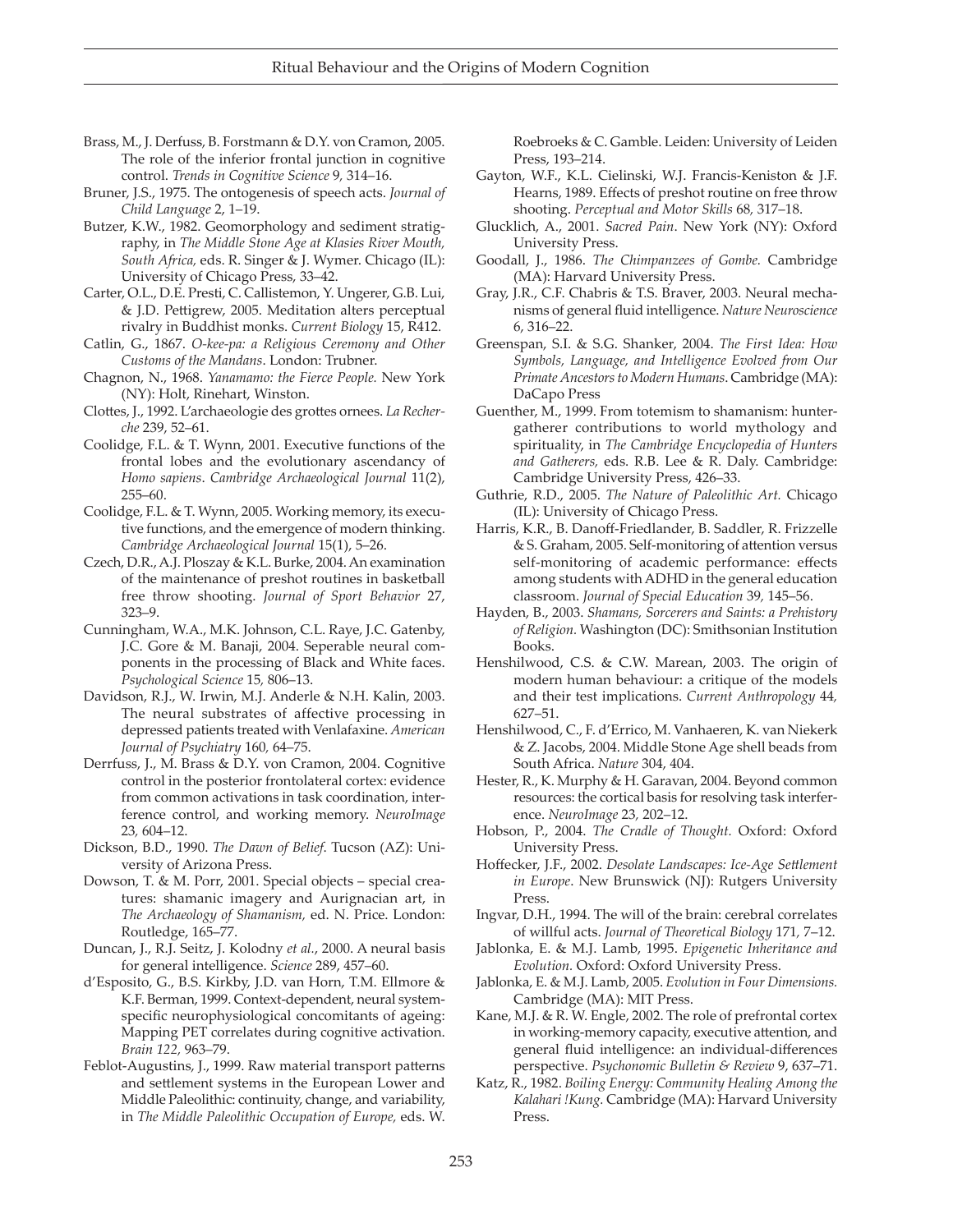- Kelly, A.M., R. Hester, J.J. Foxe, M. Shpaner & H. Garavan, 2006. Flexible cognitive control: effects of individual differences and brief practice on a complex cognitive task. *NeuroImage* 31*,* 866–86.
- Keverne, E.B., N.D. Martinez & B. Tuite, 1989. Beta-endorphin concentrations in cerebrospinal fluid of moneys influenced by grooming relationships. *Psychoneuroendocrinology* 14*,* 155–61.
- Kim, J., H.M. Lee, W.J. Kim *et al.,* 2008. Neural correlates of pre-performance routines in expert and novice archers. *Neuroscience Letters* 445*,* 236–41.
- Kirschner, M.W. & J.C. Gerhart, 2005. *The Plausibility of Life*. New Haven (CT): Yale University Press.
- Knight, C.D., C. Power & I. Watts, 1995. The human symbolic revolution: a Darwinian account. *Cambridge Archaeological Journal* 5(1)*,* 75–114.
- Knoch, D. & E. Fehr, 2007. Resisting the power of temptations: the right prefrontal cortex and self-control. *Annals of the New York Academy of Science* 1104*,*  123–34.
- Langley, M.C., C. Clarkson & S. Ulm, 2008. Behavioural complexity in Eurasian Neanderthal populations: a chronological examination of the archaeological evidence. *Cambridge Archaeological Journal* 18(1)*,*  289–307.
- Lazar, S.W., G. Bush, R.L. Gollub, G.L. Fricchione, G. Khalsa & H. Benson, 2000. Functional brain mapping of the relaxation response and meditation. *NeuroReport* 11, 1581–5.
- Lazar, S.W., C.E. Kerr, R.W. Wasserman *et al.*, 2005. Meditation experience is associated with increased cortical thickness. *NeuroReport* 16, 1893–7.
- Lewis-Williams, D., 2002. *The Mind in the Cave.* London: Thames & Hudson.
- Lidor, R. & R.N. Singer, 2000. Teaching preperformance routines to beginners. *Journal of Physical Education, Recreation, & Dance* 71*,* 34–6.
- Lieberman, M.D., A. Hariri, J.M. Jarcho, N.I. Eisenberger & S.Y. Brookheimer, 2005. An fMRI investigation of race-related amygdala activity in African-American and Caucasian-American individuals. *Nature Neuroscience* 8*,* 720–2.
- Lobmeyer, D.L. & E.A. Wasserman, 1986. Preliminaries to free throw shooting: superstitious behaviour? *Journal of Sports Behaviour* 9*,* 70–78.
- Lonsdale, C. & J.T.M. Tam, 2007. On the temporal and behavioural consistency of pre-performance routines: an intra-individual analysis of elite basketball players' free throw shooting accuracy. *Journal of Sports Sciences*  26*,* 259–66.
- Lou, H.C., T.W. Kjaer, L. Friberg, G. Wildschiodtz, S. Holm & M. Nowak, 1999. A 15O-H20 PET study of meditation and the resting state of normal consciousness. *Human Brain Mapping* 7, 98–105.
- Lutkehaus, N.C. & P.B. Roscoe, 1995. *Gender Rituals: Female Initiation in Melanesia*. London: Routledge.
- Lutz, A., L.L. Greischar, N.B. Rawlings, M. Ricard & R.J. Davidson, 2004. Long-term meditators self-induce high-amplitude gamma synchrony during mental

practice. *Proceedings of the National Academy of Sciences of the USA* 101, 16,369–73.

- McBrearty, A. & A. Brooks, 2000. The revolution that wasn't: a new interpretation of the origin of modern human behaviour. *Journal of Human Evolution* 39*,* 453–563.
- McCauley, R.N., 2001. Ritual, memory, and emotion: comparing two cognitive hypotheses, in *Religion in Mind,*  ed. J. Andresen. Cambridge: Cambridge University Press, 115–40.
- McClenon, J., 2002. *Wondrous Healing: Shamanism, Human Evolution and the Origin of Religion.* DeKalb (IL): Northern Illinois University Press.
- Mellars, P., 1996. *The Neanderthal Legacy*. Princeton (NJ): Princeton University Press.
- Milton, J., A. Solodkin, P. Hlustik, & S.L. Small, 2007. The mind of expert motor performance is cool and focused. *NeuroImage* 35*,* 804–13.
- Minkel, J.R., 2006. Offerings to a stone snake provide the earliest evidence of religion. *Scientific American*  online last accessed 5/21/07: http://www.sciam. com/article.cfm?articleID=3FE89A86-E7F2-99DF 366D045A5BF3EAB1.
- Mirsky, J., 1937. The Eskimo of Greenland, in *Cooperation and Competition Among Primitive Peoples,* ed. M. Mead. New York (NY): McGraw-Hill, 51–86.
- Newberg, A., 2006. Religious and spiritual practices: a neurochemical perspective, in *Where God and Science Meet,*  vol. 2*,* ed. P. McNamara. Bridgeport (CT): Praeger Publishing, 15–31.
- Newberg, A. & B. Lee, 2006. The relationship between religion and health, in *Where God and Science Meet,*  vol. 3*,* ed. P. McNamara. Bridgeport (CT): Praeger Publishing, 35–65.
- Newberg, A., A. Alavi, M. Baime, M. Pourdehnad, J. Santanna & E. d'Aquili, 2001. The measurement of regional cerebral blood flow during the complex cognitive task of meditation: a preliminary SPECT study. *Psychiatry Research: Neuroimaging Section* 106, 113–22.
- Olsson, A., J.P. Ebert, M.R. Banaji & E.A. Phelps, 2005. The role of social groups in the persistence of learned fear. *Science* 309, 785–7.
- Owens, D. & B. Hayden, 1997. Prehistoric rites of passage: a comparative study of transegalitarian hunter-gatherers. *Journal of Anthropological Archaeology* 16, 121–61.
- Petraglia, M., R. Korisettar, N. Boivin *et al.*, 2007. Middle Paleolithic assemblages from the Indian subcontinent before and after the Toba super-eruption. *Science* 317*,*  114–16.
- Pettitt, G., 1946. *Primitive Education in North America*. Berkeley (CA): University of California Press.
- Power, C., 1998. Old wives' tales: the gossip hypothesis and the reliability of cheap signals, in *Approaches to the Evolution of Language: Social and Cognitive Bases,* eds. J.R. Hurford, M. Studdert-Kennedy & C. Knight. Cambridge: Cambridge University Press, 111–29.
- Rappaport, R.A., 1999. *Ritual and Religion in the Making of Humanity.* Cambridge: Cambridge University Press.
- Rasmussen, K., 1929. *The Intellectual Culture of the Iglulik Eskimos*. Copenhagen: Gyldendalske.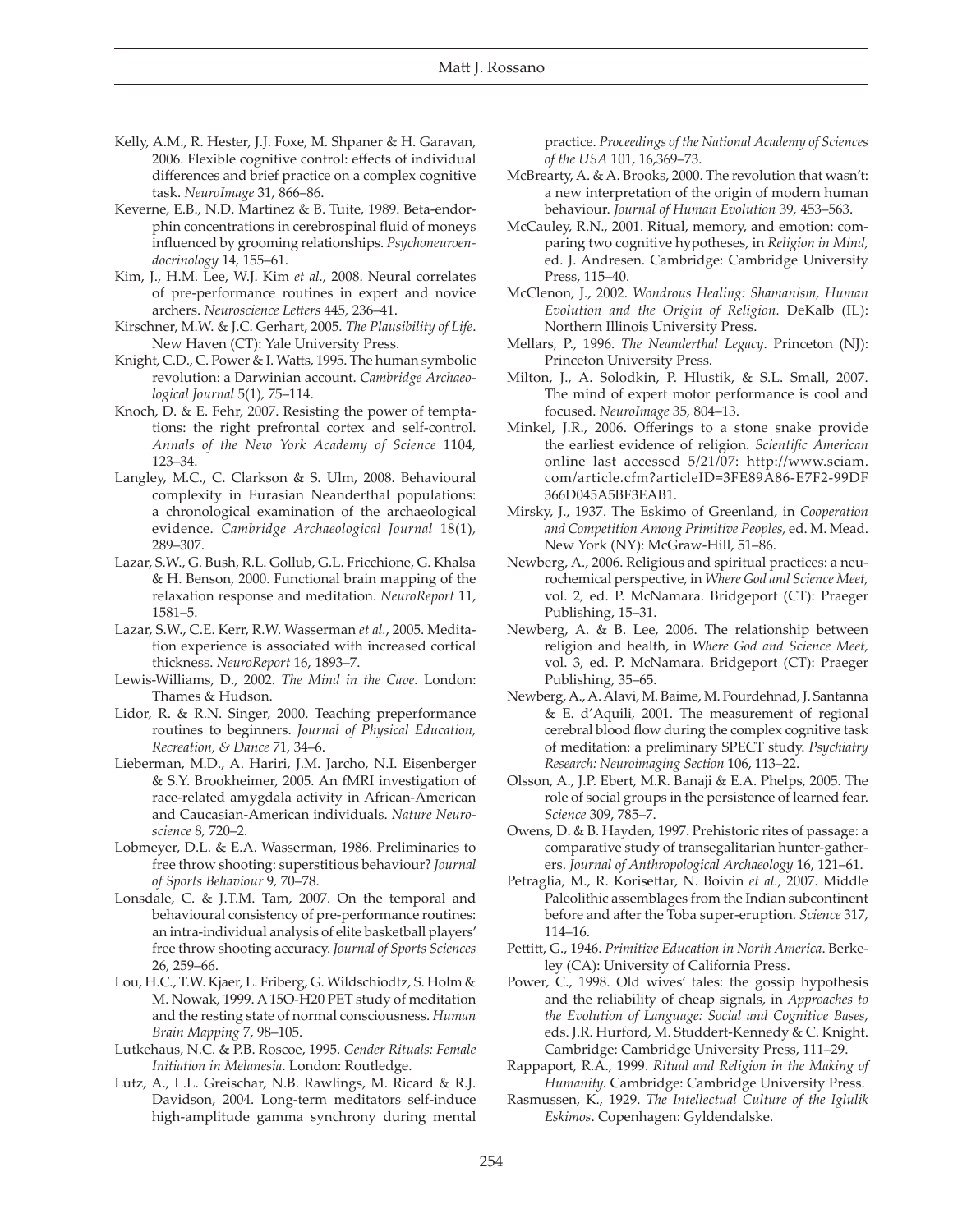- Richerson, P.J. & R. Boyd, 2005. *Not by Genes Alone.* Chicago (IL): University of Chicago Press.
- Richeson, J.A., A.A. Baird, H.L. Gordon *et al.*, 2003. An fMRI investigation of the impact of interracial contact on executive function. *Nature Neuroscience* 6*,* 1323–28.
- van Roosmalen, M.G.M. & L.L. Klein, 1988. The spider monkeys, genus *Ateles,* in *Ecology and Behaviour of Neotropic Primates,* eds. R. Mittermeier, A.B. Rylands, A.F. Coimbra-Filho & G.A.B. da Fonesca. Washington (DC): World Wildlife Fund, 445–537.
- Sanfey,A.G., J.K. Rilling, J.A. Aronson, L.E. Nystrom & J.D. Cohen, 2003. The neural basis of economic decisionmaking in the ultimatum game. *Science* 300, 1755–8.
- Shimabukuro, S.M., M.A. Prater, A. Jenkins & P. Edelen-Smith, 1999. The effects of self-monitoring of academic performance on students with learning disabilities and ADD/ADHD. *Education & Treatment of Children 22,* 397–414.
- Silk, J.B., 2001. Grunts, girneys, and good intentions: the origins of strategic commitment in nonhuman primates, in *Evolution and the Capacity for Commitment,* ed. R.M. Neese. New York (NY): Russell Sage Foundation, 138–58.
- Simpson, G.G., 1953. The Baldwin effect. *Evolution* 7, 110–17.
- Slagter, H.A., A. Lutz, L.L. Greischar *et al.*, 2007. Mental training after distribution of limited brain resources. *PLOS Biology* 5*,* e138.
- Smith, E.E. & J. Jonides, 1994. Working memory in humans: neuropsychological evidence, in *The Cognitive Neurosciences,* ed. M.S. Gazzaniga. Cambridge (MA): MIT Press, 1009–20.
- Smuts, B.B. & J.M. Watanabe, 1990. Social relationships and ritualized greetings in adult male baboons (*Papio cynocephalus anubis*). *International Journal of Primatology*  11*,* 147–72.
- Sosis, R., 2006. Religious behaviours, badges, and bans: **signally??** theory and the evolution of religion, in *Where God and Science Meet*, vol. 1*,* ed. P. McNamara. Bridgeport (CT): Praeger Publishing, 61–86.
- Southard, D. & B. Amos, 1996. Rhythmicity and preperformance ritual: stabilizing a flexible system. *Research Quarterly for Exercise and Sport* 67, 288–96.
- Stout, D. & T. Chaminade, 2007. The evolutionary neuroscience of tool making. *Neuropsychologia* 45*,*  1091–100.
- Stout, D., N. Toth, K. Schick & T. Chaminade, 2008. Neural correlates of early stone age toolmaking: technology, language and cognition in human evolution. *Philosophical Transactions of the Royal Society* Series B 363*,* 1939–49.
- Stringer, C. & C. Gamble, 1993. *In Search of the Neanderthals*. London: Thames & Hudson.
- Stuss, D.T., M.A. Binns, K.J. Murphy & M.P. Alexander, 2002. Dissociations within the anterior attentional system: effects of task complexity and irrelevant information on reaction-time speed and accuracy. *Neuropsychology*  16*,* 500–513.
- Taborin, Y., 1993. Shells of the French Aurignacian and

Perigordian, in *Before Lascaux: the Complex Record of the Early Upper Paleolithic,* eds. H. Knecht, A. Pike–Tay & R. White. Boca Raton (FL): CRC Press, 211–29.

- Tomasello, M., M. Carpenter, J. Call, T. Behne & H. Moll, 2005. Understanding and sharing intentions: the origins of cultural cognition. *Behavioural and Brain Sciences* 28, 675–735.
- Townsend, J.B., 1999. Shamanism, in *Anthropology of Religion,*  ed. S.D. Glazier. Westport (CT): Praeger, 429–69.
- Trevarthen, C., 1979. Communication and cooperation in early infancy: a description of primary intersubjectivity, in *Before Speech,* ed. M. Bullowa. Cambridge: Cambridge University Press, 321–47.
- Tronick, E., H. Als & L. Adamson, 1979. The structure of face to face communicative interactions, in *Before Speech,*  ed. M. Bullowa. Cambridge: Cambridge University Press, 349–70.
- Trout, A.L., T.O. Lienemann, R. Reid & M.H. Epstein, 2007. A review of non-medication interventions to improve academic performance of children and youth with ADHD. *Remedial and Special Education* 28*,* 207–26.
- Vanhaeren, M. & F. d'Errico, 2005. Grave goods from the Saint-Germain-la-Rivière burial: evidence for social inequality in the Upper Paleolithic. *Journal of Anthropological Archaeology* 24, 117–34.
- Vanhaeren, M., F. d'Errico, C. Stringer, S.L. James, J.A. Todd & H.K. Mienis, 2006. Middle Paleolithic shell beads in Israel and Algeria. *Science* 312, 1785–8.
- Vitebsky, P., 2000. Shamanism, in *Indigenous Religions,* ed. G. Harvey. London: Cassell, 55–67.
- de Waal, F.B.M., 1990. *Peacemaking among Primates.* Cambridge (MA): Harvard University Press.
- de Waal, F.B.M. & F. Lanting, 1997. *Bonobo: the Forgotten Ape.*  Berkeley (CA): University of California Press.
- de Waal, F.B.M. & D.L. Johanowicz, 1993. Modification of reconciliation behaviour through social experience: an experiment with two macaque species. *Child Development* 64*,* 897–908.
- Wallace, R.K., H. Benson & A.F. Wilson, 1971. A wakeful hypometabolic physiological state. *American Journal of Physiology* 221, 795–9.
- Weinberg, R.S. & D. Gould, 2003. *Foundations of Sport and Exercise Psychology*. Champaign (IL): Human Kinetics.
- Whitehouse, H., 1996. Rites of terror: emotion, metaphor and memory in Melanesian cults. *Journal of the Royal Anthropological Institute* 2*,* 703–15.
- Whitham, J.C. & D. Maestripieri, 2003. Primate rituals: the function of greetings between male guinea baboons. *Ethology* 109, 847–59.
- Winkelman, M., 1990. Shamans and other 'magico-religious' healers: a cross-cultural study of their origins, nature, and social transformation. *Ethos* 18, 308–52.
- Winkelman, M., 2002. Shamanism and cognitive evolution. *Cambridge Archaeological Journal* 12(1)*,* 71–101.
- Wynn, T. & F.L. Coolidge, 2003. The role of working memory in the evolution of managed foraging. *Before Farming* 2, 1–16.
- Wynn, T. & F.L. Coolidge, 2004. The expert Neanderthal mind. *Journal of Human Evolution* 46, 467–87.